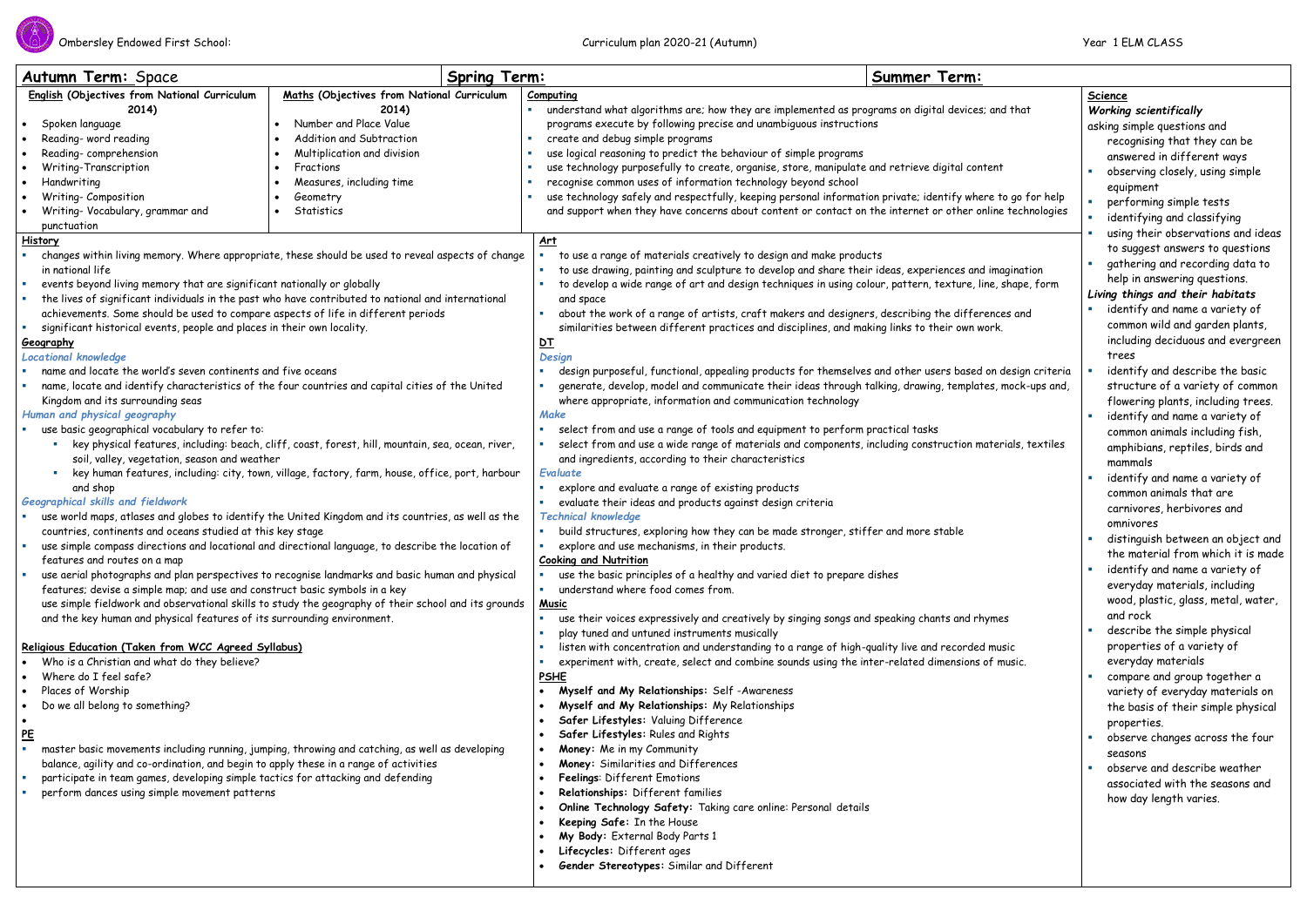

| <b>Autumn Term:</b> Dragons and Fire                                                                                   | <b>Spring Term:</b>                                                                                               |              | <b>Summer Term:</b>                                                                                    |                                                                                      |
|------------------------------------------------------------------------------------------------------------------------|-------------------------------------------------------------------------------------------------------------------|--------------|--------------------------------------------------------------------------------------------------------|--------------------------------------------------------------------------------------|
| <b>English (Objectives from National Curriculum</b>                                                                    | Maths (Objectives from National Curriculum                                                                        | Computing    |                                                                                                        | Science                                                                              |
| 2014)                                                                                                                  | 2014)                                                                                                             |              | understand what algorithms are; how they are implemented as programs on digital devices; and that      | asking simple questions and recognising                                              |
| Spoken language                                                                                                        | Number and Place Value                                                                                            |              | programs execute by following precise and unambiguous instructions                                     | that they can be answered in different                                               |
| Reading-word reading                                                                                                   | Addition and Subtraction                                                                                          |              | create and debug simple programs                                                                       | ways                                                                                 |
| Reading-comprehension                                                                                                  | Multiplication and division<br>$\bullet$                                                                          |              | use logical reasoning to predict the behaviour of simple programs                                      | observing closely, using simple equipment                                            |
| Writing-Transcription                                                                                                  | Fractions                                                                                                         |              | use technology purposefully to create, organise, store, manipulate and retrieve digital content        | performing simple tests                                                              |
| Handwriting                                                                                                            | Measures, including time                                                                                          |              | recognise common uses of information technology beyond school                                          | identifying and classifying                                                          |
| Writing- Composition                                                                                                   | Geometry                                                                                                          |              | use technology safely and respectfully, keeping personal information private; identify where to go for | using their observations and ideas to                                                |
| Writing- Vocabulary, grammar and                                                                                       | Statistics<br>$\bullet$                                                                                           |              | help and support when they have concerns about content or contact on the internet or other online      | suggest answers to questions                                                         |
| punctuation                                                                                                            |                                                                                                                   | technologies |                                                                                                        | gathering and recording data to help in                                              |
| History                                                                                                                |                                                                                                                   |              | Art                                                                                                    | answering questions.                                                                 |
| . changes within living memory. Where appropriate, these should be used to reveal aspects of change in national life   |                                                                                                                   |              | to use a range of materials creatively to design and make products                                     | Living things                                                                        |
| events beyond living memory that are significant nationally or globally                                                |                                                                                                                   |              | to use drawing, painting and sculpture to develop and share their ideas,                               | explore and compare the differences                                                  |
| the lives of significant individuals in the past who have contributed to national and international achievements. Some |                                                                                                                   |              | experiences and imagination                                                                            | between things that are living, dead, and                                            |
| should be used to compare aspects of life in different periods                                                         |                                                                                                                   |              | to develop a wide range of art and design techniques in using colour, pattern,                         | things that have never been alive                                                    |
| " significant historical events, people and places in their own locality.                                              |                                                                                                                   |              | texture, line, shape, form and space                                                                   | identify that most living things live in                                             |
| Geography                                                                                                              |                                                                                                                   |              | about the work of a range of artists, craft makers and designers, describing the                       | habitats to which they are suited and                                                |
| <b>Locational knowledge</b>                                                                                            |                                                                                                                   |              | differences and similarities between different practices and disciplines, and                          | describe how different habitats provide                                              |
| name and locate the world's seven continents and five oceans                                                           |                                                                                                                   |              | making links to their own work.                                                                        | for the basic needs of different kinds of                                            |
| name, locate and identify characteristics of the four countries and capital cities of the United Kingdom and its       |                                                                                                                   |              | $D_{\perp}$                                                                                            | animals and plants, and how they depend                                              |
| surrounding seas                                                                                                       |                                                                                                                   |              | <b>Design</b>                                                                                          | on each other                                                                        |
| <b>Place knowledge</b>                                                                                                 |                                                                                                                   |              | design purposeful, functional, appealing products for themselves and other users                       | identify and name a variety of plants and                                            |
| understand geographical similarities and differences through studying the human and physical geography of a small      |                                                                                                                   |              | based on design criteria                                                                               | animals in their habitats, including micro-                                          |
| area of the United Kingdom, and of a small area in a contrasting non-European country                                  |                                                                                                                   |              | generate, develop, model and communicate their ideas through talking, drawing,                         | habitats                                                                             |
| Human and physical geography                                                                                           |                                                                                                                   |              | templates, mock-ups and, where appropriate, information and communication                              | describe how animals obtain their food                                               |
| " identify seasonal and daily weather patterns in the United Kingdom and the location of hot and cold areas of the     |                                                                                                                   |              | technology                                                                                             | from plants and other animals, using the                                             |
| world in relation to the Equator and the North and South Poles                                                         |                                                                                                                   |              | Make                                                                                                   | idea of a simple food chain, and identify                                            |
| " use basic geographical vocabulary to refer to:                                                                       |                                                                                                                   |              | select from and use a range of tools and equipment to perform practical tasks                          | and name different sources of food.                                                  |
|                                                                                                                        | " key physical features, including: beach, cliff, coast, forest, hill, mountain, sea, ocean, river, soil, valley, |              | select from and use a wide range of materials and components, including                                | Plants                                                                               |
| vegetation, season and weather                                                                                         |                                                                                                                   |              | construction materials, textiles and ingredients, according to their characteristics                   | observe and describe how seeds and                                                   |
|                                                                                                                        | key human features, including: city, town, village, factory, farm, house, office, port, harbour and shop          |              | Evaluate                                                                                               | bulbs grow into mature plants                                                        |
| <b>Geographical skills and fieldwork</b>                                                                               |                                                                                                                   |              | explore and evaluate a range of existing products                                                      | find out and describe how plants need                                                |
| use world maps, atlases and globes to identify the United Kingdom and its countries, as well as the countries,         |                                                                                                                   |              | evaluate their ideas and products against design criteria                                              | water, light and a suitable temperature                                              |
| continents and oceans studied at this key stage                                                                        |                                                                                                                   |              | <b>Technical knowledge</b>                                                                             | to grow and stay healthy.                                                            |
| use simple compass directions and locational and directional language, to describe the location of features and routes |                                                                                                                   |              | build structures, exploring how they can be made stronger, stiffer and more                            | Animals, including humans                                                            |
| on a map                                                                                                               |                                                                                                                   |              | stable                                                                                                 | notice that animals, including humans,                                               |
| use aerial photographs and plan perspectives to recognise landmarks and basic human and physical features; devise a    |                                                                                                                   |              | explore and use mechanisms, in their products.                                                         | have offspring which grow into adults                                                |
| simple map; and use and construct basic symbols in a key                                                               |                                                                                                                   |              | <b>Cooking and Nutrition</b>                                                                           | find out about and describe the basic                                                |
|                                                                                                                        | use simple fieldwork and observational skills to study the geography of their school and its grounds and the key  |              | use the basic principles of a healthy and varied diet to prepare dishes                                | needs of animals, including humans, for                                              |
| human and physical features of its surrounding environment.                                                            |                                                                                                                   |              | understand where food comes from                                                                       | survival                                                                             |
| Religious Education (Taken from WCC Agreed Syllabus)                                                                   |                                                                                                                   |              | <b>PSHE</b>                                                                                            | describe the importance for humans of                                                |
| What do we think about God?                                                                                            |                                                                                                                   |              | Myself and My Relationships: Emotional Well-Being                                                      | exercise, eating the right amounts of                                                |
| What is precious to us?                                                                                                |                                                                                                                   |              | Safer Lifestyles: Dealing with Bullying                                                                | different types of food, and hygiene.                                                |
| What stories are special to us?<br>$\bullet$                                                                           |                                                                                                                   |              | Safer Lifestyles Helping and Getting Help                                                              | Use of everyday materials                                                            |
| <u>Music</u>                                                                                                           |                                                                                                                   |              | Drugs Education Drugs and their uses                                                                   | identify and compare the suitability of a                                            |
| use their voices expressively and creatively by singing songs and speaking chants and rhymes                           |                                                                                                                   |              | Drugs Education Keeping Healthy                                                                        | variety of everyday materials, including                                             |
| play tuned and untuned instruments musically                                                                           |                                                                                                                   |              | Feelings: What to do if we feel sad                                                                    | wood, metal, plastic, glass, brick, rock,<br>paper and cardboard for particular uses |
| listen with concentration and understanding to a range of high-quality live and recorded music                         |                                                                                                                   |              | Relationships: Friends                                                                                 | find out how the shapes of solid objects                                             |
|                                                                                                                        | experiment with, create, select and combine sounds using the inter-related dimensions of music.                   |              | Gender Stereotypes: Toys                                                                               | made from some materials can be                                                      |
| PE                                                                                                                     |                                                                                                                   |              | Online Technology Safety: Who can help us?                                                             | changed by squashing, bending, twisting                                              |
| master basic movements including running, jumping, throwing and catching, as well as developing balance, agility and   |                                                                                                                   |              | Keeping Safe: i)People who can help me ii)Out and about                                                | and stretching.                                                                      |
| co-ordination, and begin to apply these in a range of activities                                                       |                                                                                                                   |              | My Body: External Body parts 2                                                                         |                                                                                      |
| participate in team games, developing simple tactics for attacking and defending                                       |                                                                                                                   |              | Lifecycles: Looking after babies                                                                       |                                                                                      |
| perform dances using simple movement patterns                                                                          |                                                                                                                   |              | My Body: Keeping clean                                                                                 |                                                                                      |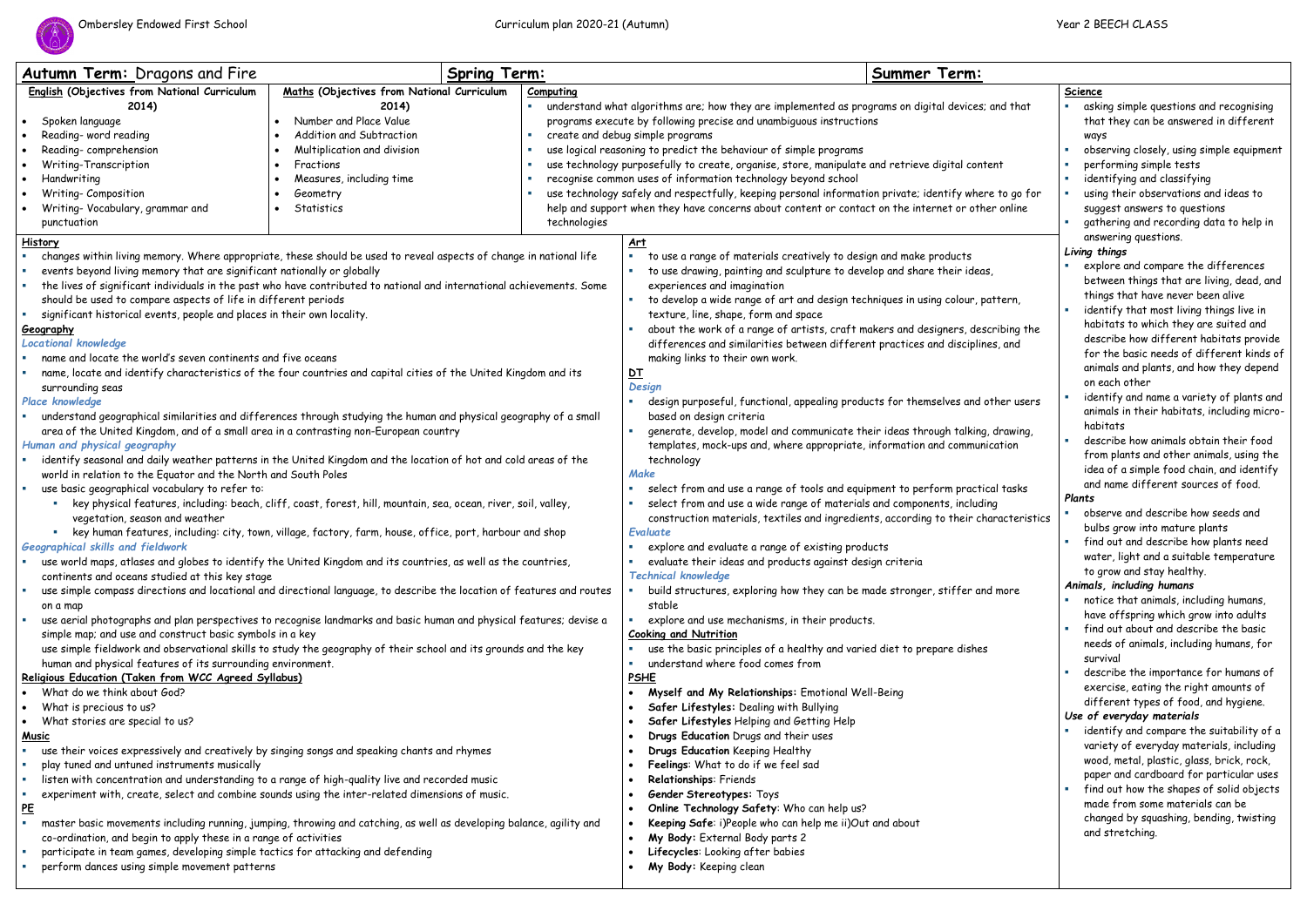

| <b>Autumn Term:</b> The United Kingdom                                                                                               |                                          | <b>Spring Term:</b>                                                                    | <b>Summer Term:</b>                                                                                                                                                                                                                                              |                                                                                                                            |
|--------------------------------------------------------------------------------------------------------------------------------------|------------------------------------------|----------------------------------------------------------------------------------------|------------------------------------------------------------------------------------------------------------------------------------------------------------------------------------------------------------------------------------------------------------------|----------------------------------------------------------------------------------------------------------------------------|
| <b>English (Objectives from National Curriculum</b>                                                                                  | Maths (Objectives from National          | <b>Computing</b>                                                                       |                                                                                                                                                                                                                                                                  | <b>Science</b>                                                                                                             |
| 2014)                                                                                                                                | Curriculum 2014)                         |                                                                                        | design, write and debug programs that accomplish specific goals, including controlling or simulating physical systems; solve problems by                                                                                                                         | <b>Working scientifically</b>                                                                                              |
| Spoken language                                                                                                                      | Number and Place Value                   | decomposing them into smaller parts                                                    |                                                                                                                                                                                                                                                                  | asking relevant questions and using different types of scientific                                                          |
| Reading-word reading                                                                                                                 | Addition and Subtraction                 |                                                                                        | use sequence, selection, and repetition in programs; work with variables and various forms of input and output                                                                                                                                                   | enguiries to answer them                                                                                                   |
| Reading-comprehension<br>Writing-Transcription                                                                                       | Multiplication and division<br>Fractions |                                                                                        | use logical reasoning to explain how some simple algorithms work and to detect and correct errors in algorithms and programs<br>understand computer networks including the internet; how they can provide multiple services, such as the world wide web; and the | setting up simple practical enquiries, comparative and fair tests<br>making systematic and careful observations and, where |
| Handwriting                                                                                                                          | Measures, including time                 |                                                                                        | opportunities they offer for communication and collaboration                                                                                                                                                                                                     | appropriate, taking accurate measurements using standard                                                                   |
| Writing- Composition                                                                                                                 | Geometry                                 |                                                                                        | use search technologies effectively, appreciate how results are selected and ranked, and be discerning in evaluating digital content                                                                                                                             | units, using a range of equipment, including thermometers and                                                              |
| Writing- Vocabulary, grammar and punctuation                                                                                         | Statistics                               |                                                                                        |                                                                                                                                                                                                                                                                  | data loggers                                                                                                               |
| <u>Geography</u>                                                                                                                     |                                          | <b>MFL</b>                                                                             | <u>Art</u>                                                                                                                                                                                                                                                       | gathering, recording, classifying and presenting data in a                                                                 |
| <b>Locational knowledge</b>                                                                                                          |                                          | m.<br>listen attentively to spoken language and                                        | to create sketch books to record their observations and use them to review and revisit ideas<br>$\mathbf{R}^{\mathrm{max}}$                                                                                                                                      | variety of ways to help in answering questions                                                                             |
| key physical and human characteristics, countries, and major cities                                                                  |                                          | show understanding by joining in and                                                   | to improve their mastery of art and design techniques, including drawing, painting and sculpture with a                                                                                                                                                          | recording findings using simple scientific language, drawings,                                                             |
| name and locate counties and cities of the United Kingdom,                                                                           |                                          | responding                                                                             | range of materials                                                                                                                                                                                                                                               | labelled diagrams, keys, bar charts, and tables                                                                            |
| geographical regions and their identifying human and physical                                                                        |                                          | explore the patterns and sounds of language                                            | about great artists, architects and designers in history.                                                                                                                                                                                                        | reporting on findings from enquiries, including oral and written                                                           |
| characteristics, key topographical features and understand how                                                                       |                                          | through songs and rhymes and link the                                                  | Music                                                                                                                                                                                                                                                            | explanations, displays or presentations of results and                                                                     |
| some of these aspects have changed over time                                                                                         |                                          | spelling, sound and meaning of words                                                   | play and perform in solo and ensemble contexts, using their voices and playing musical instruments                                                                                                                                                               | conclusions<br>using results to draw simple conclusions, make predictions for                                              |
| Place knowledge<br>understand geographical similarities and differences through the                                                  |                                          | engage in conversations; ask and answer<br>questions; express opinions and respond to  | with increasing accuracy, fluency, control and expression                                                                                                                                                                                                        | new values, suggest improvements and raise further questions                                                               |
| study of human and physical geography of a region of the United                                                                      |                                          | those of others; seek clarification and help*                                          | improvise and compose music for a range of purposes using the inter-related dimensions of music                                                                                                                                                                  | identifying differences, similarities or changes related to                                                                |
| Kingdom                                                                                                                              |                                          | speak in sentences, using familiar vocabulary,                                         | listen with attention to detail and recall sounds with increasing aural memory                                                                                                                                                                                   | simple scientific ideas and processes                                                                                      |
| Human and physical geography                                                                                                         |                                          | phrases and basic language structures                                                  | use and understand staff and other musical notations                                                                                                                                                                                                             | using straightforward scientific evidence to answer questions                                                              |
| describe and understand key aspects of:                                                                                              |                                          | develop accurate pronunciation and                                                     | appreciate and understand a wide range of high-quality live and recorded music drawn from different                                                                                                                                                              | or to support their findings.                                                                                              |
| physical geography,                                                                                                                  |                                          | intonation so that others understand when                                              | traditions and from great composers and musicians<br>develop an understanding of the history of music                                                                                                                                                            | Plants                                                                                                                     |
| human geography,                                                                                                                     |                                          | they are reading aloud or using familiar                                               |                                                                                                                                                                                                                                                                  | identify and describe the functions of different parts of                                                                  |
| <b>Geographical skills and fieldwork</b>                                                                                             |                                          | words and phrases*                                                                     | $\overline{p}$                                                                                                                                                                                                                                                   | flowering plants: roots, stem/trunk, leaves and flowers                                                                    |
| use maps, atlases, globes and digital/computer mapping to locate                                                                     |                                          | present ideas and information orally to a                                              | Design                                                                                                                                                                                                                                                           | explore the requirements of plants for life and growth (air,                                                               |
| countries and describe features studied                                                                                              |                                          | range of audiences*                                                                    | use research and develop design criteria to inform the design of innovative, functional, appealing                                                                                                                                                               | light, water, nutrients from soil, and room to grow) and how                                                               |
| use symbols and key to build their knowledge of the United Kingdom                                                                   |                                          | read carefully and show understanding of                                               | products that are fit for purpose, aimed at particular individuals or groups                                                                                                                                                                                     | they vary from plant to plant                                                                                              |
| and the wider world                                                                                                                  |                                          | words, phrases and simple writing                                                      | generate, develop, model and communicate their ideas through discussion, annotated sketches, cross-                                                                                                                                                              | investigate the way in which water is transported within plants                                                            |
| use fieldwork to observe, measure, record and present the human                                                                      |                                          | appreciate stories, songs, poems and rhymes                                            | sectional and exploded diagrams, prototypes, pattern pieces and computer-aided design                                                                                                                                                                            | explore the part that flowers play in the life cycle of flowering                                                          |
| and physical features in the local area using a range of methods,                                                                    |                                          | in the language                                                                        | Make                                                                                                                                                                                                                                                             | plants, including pollination, seed formation and seed dispersal.                                                          |
| including sketch maps, plans and graphs, and digital technologies.<br>use technology safely, respectfully and responsibly; recognise |                                          | broaden their vocabulary and develop their<br>ability to understand new words that are | select from and use a wider range of tools and equipment to perform practical tasks [for example,                                                                                                                                                                | Animals, including humans<br>identify that animals, including humans, need the right types                                 |
| acceptable/unacceptable behaviour; identify a range of ways to                                                                       |                                          | introduced into familiar written material,                                             | cutting, shaping, joining and finishing], accurately                                                                                                                                                                                                             | and amount of nutrition, and that they cannot make their own                                                               |
| report concerns about content and contact.                                                                                           |                                          | including through using a dictionary                                                   | select from and use a wider range of materials and components, including construction materials,                                                                                                                                                                 | food; they get nutrition from what they eat                                                                                |
|                                                                                                                                      |                                          | write phrases from memory, and adapt these                                             | textiles and ingredients, according to their functional properties and aesthetic qualities                                                                                                                                                                       | identify that humans and some other animals have skeletons and                                                             |
| History                                                                                                                              |                                          | to create new sentences, to express ideas                                              | Evaluate                                                                                                                                                                                                                                                         | muscles for support, protection and movement.                                                                              |
| changes in Britain from the Stone Age to the Iron Age                                                                                |                                          | clearly                                                                                | investigate and analyse a range of existing products<br>evaluate their ideas and products against their own design criteria and consider the views of others                                                                                                     | Rocks                                                                                                                      |
| a local history study                                                                                                                |                                          | describe people, places, things and actions                                            | to improve their work                                                                                                                                                                                                                                            | compare and group together different kinds of rocks on the                                                                 |
| the achievements of the earliest civilizations - an overview of                                                                      |                                          | orally* and in writing                                                                 | understand how key events and individuals in design and technology have helped shape the world                                                                                                                                                                   | basis of their appearance and simple physical properties                                                                   |
| where and when the first civilizations appeared and a depth study                                                                    |                                          | understand basic grammar appropriate to the                                            | <b>Technical knowledge</b>                                                                                                                                                                                                                                       | describe in simple terms how fossils are formed when things                                                                |
| of one of the following:; Ancient Egypt;                                                                                             |                                          | language being studied, including (where                                               | apply their understanding of how to strengthen, stiffen and reinforce more complex structures<br>a.                                                                                                                                                              | that have lived are trapped within rock                                                                                    |
|                                                                                                                                      |                                          | relevant): feminine, masculine and neuter                                              | understand and use mechanical systems in their products [for example, gears, pulleys, cams, levers                                                                                                                                                               | recognise that soils are made from rocks and organic matter.                                                               |
| Religious Education (Taken from WCC Agreed Syllabus)                                                                                 |                                          | forms and the conjugation of high-frequency<br>verbs; key features and patterns of the | and linkages]                                                                                                                                                                                                                                                    | Light<br>recognise that they need light in order to see things and that<br><b>B</b> Co                                     |
| What do different people believe about God?                                                                                          |                                          | language; how to apply these, for instance, to                                         | understand and use electrical systems in their products [for example, series circuits incorporating                                                                                                                                                              | dark is the absence of light                                                                                               |
| <b>Expression and Celebration</b>                                                                                                    |                                          | build sentences; and how these differ from                                             | switches, bulbs, buzzers and motors]                                                                                                                                                                                                                             | notice that light is reflected from surfaces                                                                               |
| Hinduism<br>Beliefs                                                                                                                  |                                          | or are similar to English.                                                             | apply their understanding of computing to program, monitor and control their products.                                                                                                                                                                           | recognise that light from the sun can be dangerous and that                                                                |
| Christianity                                                                                                                         |                                          |                                                                                        |                                                                                                                                                                                                                                                                  | there are ways to protect their eyes                                                                                       |
| Special Books                                                                                                                        |                                          | <b>Cooking and Nutrition</b>                                                           |                                                                                                                                                                                                                                                                  | recognise that shadows are formed when the light from a light                                                              |
|                                                                                                                                      |                                          | understand and apply the principles of a                                               | PE<br>use running, jumping, throwing and catching in isolation and in combination                                                                                                                                                                                | source is blocked by an opaque object                                                                                      |
| <b>PSHE</b>                                                                                                                          |                                          | healthy and varied diet                                                                | play competitive games, modified where appropriate and apply basic principles suitable for attacking                                                                                                                                                             | " find patterns in the way that the size of shadows change.                                                                |
| Myself and My Relationships: Self -Awareness                                                                                         |                                          | prepare and cook a variety of predominantly                                            | and defending                                                                                                                                                                                                                                                    | Forces and magnets                                                                                                         |
| Myself and My Relationships: My Relationships                                                                                        |                                          | savoury dishes using a range of cooking                                                | develop flexibility, strength, technique, control and balance                                                                                                                                                                                                    | compare how things move on different surfaces                                                                              |
| Safer Lifestyles: Valuing Difference                                                                                                 |                                          | techniques                                                                             | perform dances using a range of movement patterns                                                                                                                                                                                                                | notice that some forces need contact between two objects, but                                                              |
| Money: Me in my Community                                                                                                            |                                          | understand seasonality, and know where and                                             | take part in outdoor and adventurous activity challenges both individually and within a team                                                                                                                                                                     | magnetic forces can act at a distance                                                                                      |
| Feelings: Expressing our feelings                                                                                                    |                                          | how a variety of ingredients are grown,                                                | compare their performances with previous ones and demonstrate improvement to achieve their                                                                                                                                                                       | observe how magnets attract or repel each other and attract<br>some materials and not others                               |
| Relationships: What makes a good friend?                                                                                             |                                          | reared, caught and processed.                                                          | personal best.                                                                                                                                                                                                                                                   | compare and group together a variety of everyday materials on                                                              |
| Keeping Safe: Personal Space                                                                                                         |                                          |                                                                                        | Swimming and water safety                                                                                                                                                                                                                                        | the basis of whether they are attracted to a magnet, and                                                                   |
| Lifestyles: Growing up and getting older                                                                                             |                                          |                                                                                        | All schools must provide swimming instruction either in key stage 1 or key stage 2.                                                                                                                                                                              | identify some magnetic materials                                                                                           |
| Keeping Safe: People who can help me                                                                                                 |                                          |                                                                                        | In particular, pupils should be taught to:                                                                                                                                                                                                                       | describe magnets as having two poles                                                                                       |
| Online technology safety: Photos of myself online                                                                                    |                                          |                                                                                        | swim competently, confidently and proficiently over a distance of at least 25 metres                                                                                                                                                                             | predict whether two magnets will attract or repel each other,                                                              |
| My Body: Keeping Clean<br>Gender Stereotypes: Jobs we do                                                                             |                                          |                                                                                        | use a range of strokes effectively [for example, front crawl, backstroke and breaststroke]<br>perform safe self-rescue in different water-based situations.                                                                                                      | depending on which poles are facing.                                                                                       |
|                                                                                                                                      |                                          |                                                                                        |                                                                                                                                                                                                                                                                  |                                                                                                                            |

- 
- 
-